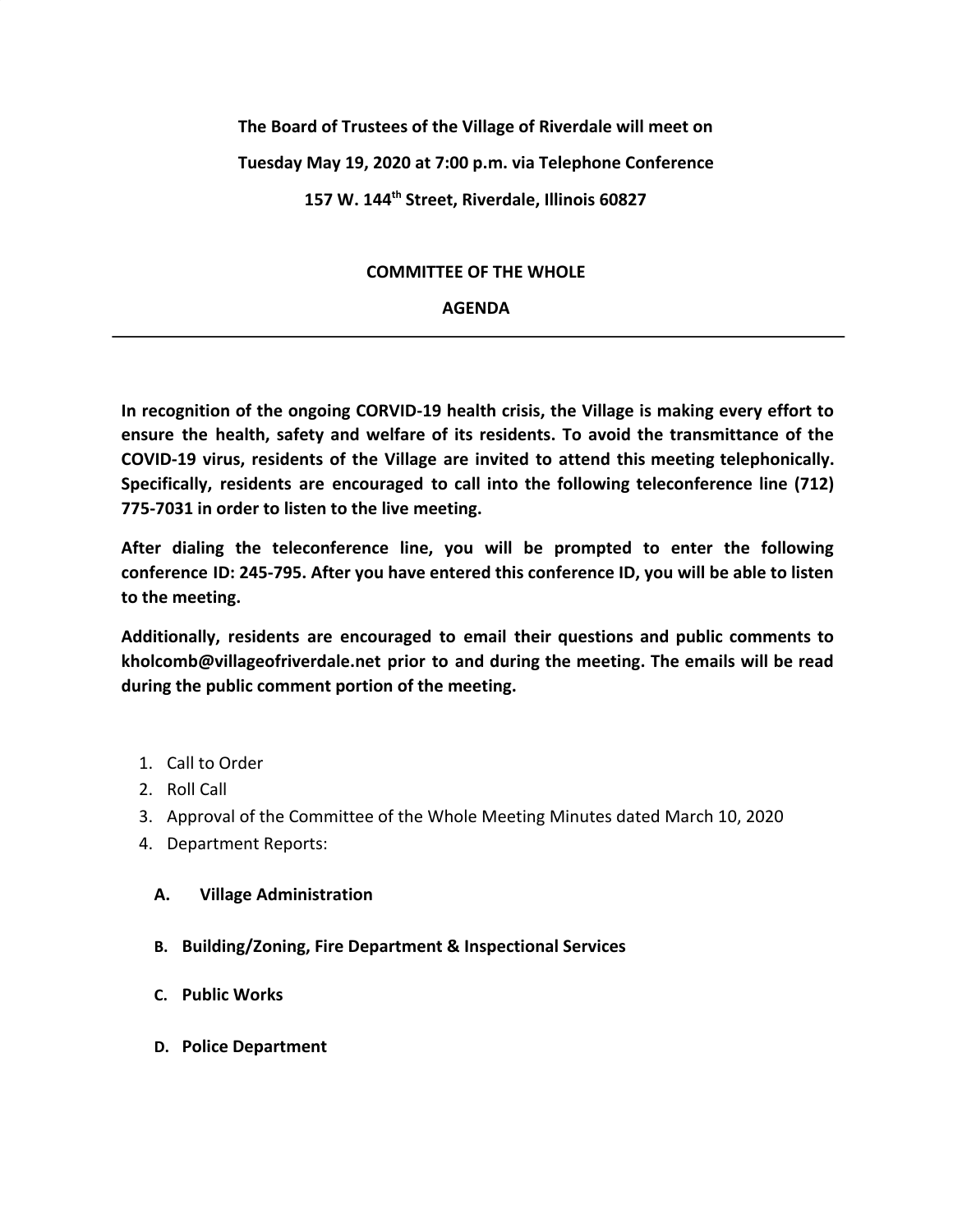- **E. Village Clerk**
- **F. Village Attorney**

## **G. Village Engineer**

#### **H. Trustees**

#### **I. New Business**

1. A discussion related to the acceptance of a deed in lieu of foreclosure for the property located at 14040 Parnell.

2. A discussion related to the acceptance of a deed in lieu of foreclosure for the property located at 537 Pacesetter.

3. A discussion related to the acceptance of a deed in lieu of foreclosure for the property located at 14319 Clark.

4. A discussion related to a conditional use application for the property located at 15 w. 137<sup>th</sup> Place.

5. A discussion related to sale of property located at 14324 Emerald.

6. A discussion related to the sale of property located at 13837 Michigan.

7. A discussion related a property tax incentive for the property located at 704 w. 134<sup>th</sup>.

8. A discussion related to an Intergovernmental Agreement related to the provision of fire station alerting equipment and associated software under a grant from the U.S. Department of Homeland Security through the Federal Emergency Management Agency.

9. A discussion related to establishing a 501(c)(3) organization related to Veteran's Memorial in the Village of Riverdale.

10. A discussion related to a contract with Taylor Media.

### **J. Public Comments**